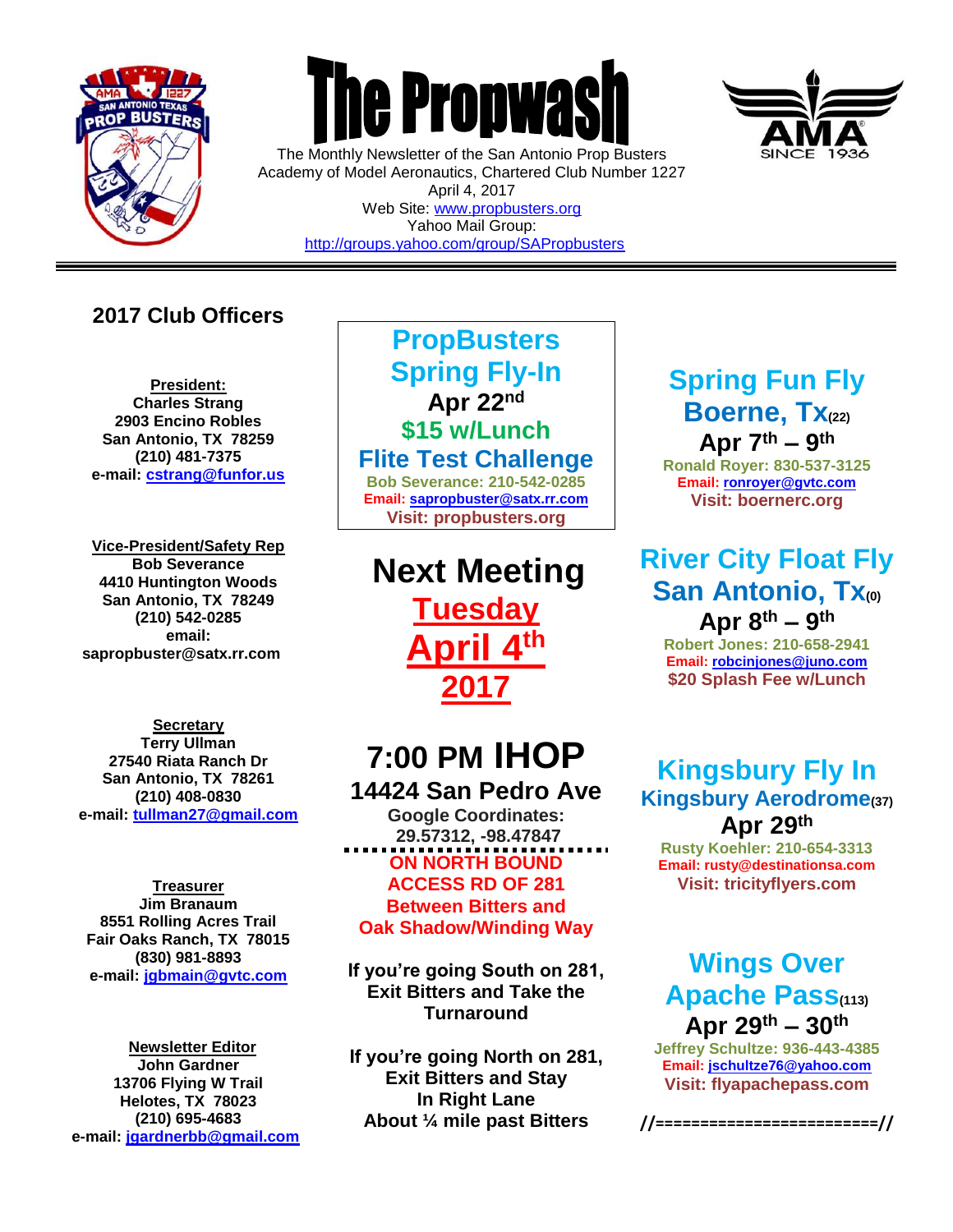#### **Date: 3**/9/2017, 7:02PM The meeting of the Prop Busters was called to order by **Charles Strang** at IHOP, 14424 San Pedro Ave, just north of Bitters on 281.

#### **Visitors**:

**Meeting**: **Jerry Giles** was accompanied by his friend **Jean**. **Kevin Pellone** brought a contingent including his wife **Dawn**, a prospective new member **Nick Rios** with his girl friend, and **Bill Oerichbauer** with his wife **Gladys**. Also **Mark Sanderson with his son** attended as prospective member.

**Flying Field:** When visitors or spectators show up at the field, encourage their interest by sharing with them why you like to fly and show them around. If they don't already fly, explain how the club can help them learn to fly with the club's trainer plane using a **buddy box system with an instructor.** If they happen to have a plane, perhaps you can help them check it out, and even get it into the air **if you're confident with their type of model and the flying conditions. Make sure they get Rick Storm's contact info.** 

**Prop Busters Shirt Decals: Lloyd Roecker** has made several large (\$ 2.00) and small (\$0.50) decals for purchase at the meeting.

The **February** meeting minutes were approved.

**President:** In the absence of **Bob Severance**, **Charles** reminded all to **fly in front of the pilot** 

#### **stations, NOT behind them.**

Also, stay hydrated and watch out for snakes and insects as the temperature rises. **Mind the Prop!**

**VP/Safety Officer**: Bob couldn't make it.

**Secretary:** Terry no comment.

**Treasurer: Jim** reported the various expenses, income, and account balances. If you need details contact Jim.

**Newsletter:** Standing order for the newsletter is that free ads and articles of interest for the newsletter need to be submitted by members to **John Gardner** by the 17th.

**Web Editor: Robert Jarzombek**  has updated the website to include posting pictures and our upcoming events.

**Early Bird Raffle: Sidney Hipp** – **Fuel** (same as last month, even with **Jerry Giles** sitting at the same table!)

**Membership: Rick Storm** reported two new potential members. **Nick Rios** has been under the "wing" of **Kevin Pellone** who has given his trainer to Nick. Nick said he was looking forward to learning how to fly it. With application and dues in hand **Nick's membership was approved.** Rick introduced **Mark Sanderson.** Mark has worked on helicopters and considered getting a pilot license, but

decided it wasn't feasible. Instead, he has decided that to build a Great Planes 40 size plane with a symmetrical wing. When he finishes it, he's looking forward to learn how to fly it. **With application and dues in hand Mark's membership was approved.**

**When you see Nick or Mark, make 'em feel welcome.**

**Visitors and Past Members: Other than open events,** we welcome visitors and want to encourage them to become members of Prop Busters. **Visitors with AMA registration** are welcome to **fly** at our field **two times as a guest of an accompanying current member or members.** The two visits are intended to give the visitor a chance to experience our flying sites and meet other members. After that, it is expected that they will join Prop Busters, or perhaps another club.

**Past members that have let their Prop Busters membership lapse** are also welcome to fly as a **guest of an accompanying current member or members** to reacquaint themselves with the field**. They are also limited to two visits**, same as a potential new members or an out of town guest. Note that **there is roster of current members posted** at the fields. If the visitor exceeds the two flying visit limit, please invite them to become a member or find an alternative flying site. As an example **William Wuest**, a past member, has recently flown at the field as a guest once, and is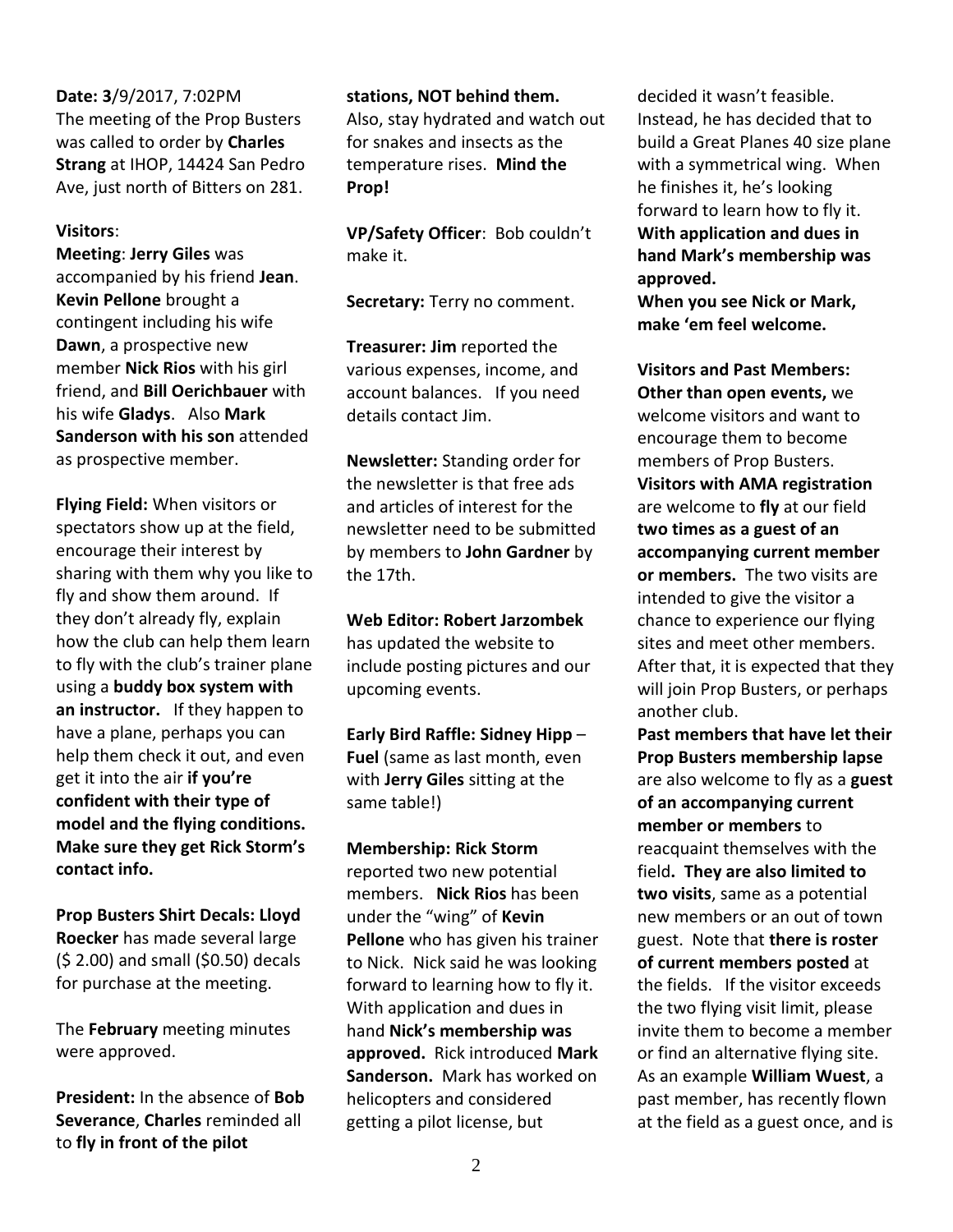welcome to fly as a guest one more time. After that he will be expected to rejoin PropBusters to fly at the field.

#### **Old Business:**

The **Spring Fly-in** has been sanctioned for **April 22.** It will include a voluntary **"Flite Test Challenge" and an informal tail gate swap**. Food budget and other details will be discussed during the April meeting.

#### **New Business:**

**Fly-Over Area:** From here out, the **fly over area will no longer be mowed**. Per the land owner, the vegetation will be periodically baled.

**Events:**

**Sidney Hipp** reminded everyone of the **BAMS flying event April 7, 8, 9**. Food will be available Saturday only. Landing fee is \$10. **Dean Lukover** reminded everyone of the **TCF Warbird Event on June10**. No size restrictions.

#### **MODEL OF THE MONTH**:

**Dean Lukover** showed his **"Hog Bipe"**, crafted from an Air Hog by adding another Air Hog wing to make it a biplane. He made note for the fact that he finished the American designed plane in a British color scheme and added a British dressed pilot figure. The plane has a wing span of 54 inch and is powered by a Super Tiger .61 ABC.



**Dean Lukover** was awarded Model of the Month for his "**Hog Bipe**".

**"Crash Chronicles" Dave Gell** told of the passing of his **Flite Test P-51** while attempting a Figure "9". He discovered that he didn't have enough altitude for the limited elevator throw to complete the outside loop, as plane ate dirt. Some thought it was his way of simplifying his packing-up to

move to the state of Washington. **Good luck to Dave, he will be missed.**

**Kevin Pellone** described his decision making process when his new Stinger. He had it up and flying well when the motor just stopped. **So he handed the transmitter to his copilot!** Fortunately the copilot was able to bring it down in one piece, but it landed in the pond. Kevin walked into the pond ankle deep to retrieve the model. Seems the glow plug died. He emptied the water from the plane, let it dry

out, replaced the glow plug; and luckily everything worked fine to fly another day. So if you're standing **next to Kevin** when he's flying, **be prepared for a handoff!**

The **Raffle: Terry Ullman**-MonoKote, fuel can fitting **Mark Blackmer**-Glue **Ray Murry**-Battery, epoxy, wheels, foam, kicker **Jerry Giles**-Control rods, fuel tubing **Nick Rios**-CA **Charles Strang**-CA

Adjourned 7:50 PM Submitted by Secretary: Terry Ullman

**Call Us for All Your Copier, Printer & FAX Needs Prop Buster Members Receive a 5% Discount on All Supplies**

### **AMERICOPY, Inc.**

6075 De Zavala Rd #J San Antonio, TX 78724

**(210) 381-3568 Fax: (210) 829-5554** Digital Copier/Printers Print/FAX/Copy/Scan High Speed Laser Printers Laser Printer Toner Cartridges Fax Toner & Supplies Maintenance Contracts Nation Wide Delivery

**Royal Copystar** Steve Curtis – Owner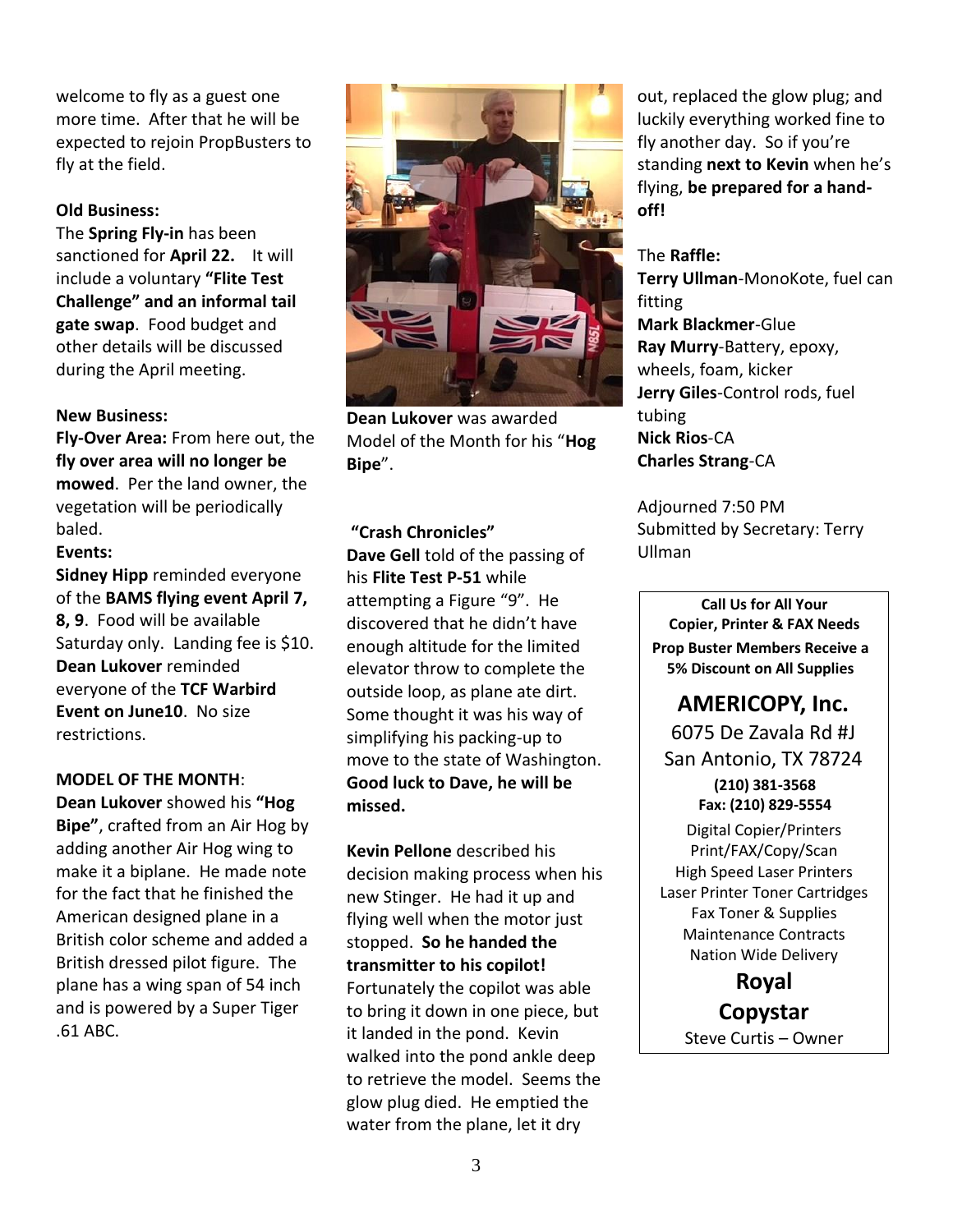#### **Membership Notes** By Richard Storm

(210) 680-5653



E-Mail: rstorm@satx.rr.com *Need a membership list? e-mail me and I'll send you a fresh one.*

NEED AN INSTRUCTOR? Call Me,

We had two new members join at the March Meeting. Mark Sanderson is a former modeler rejoining the fold. Nick Rios is new to RC and adds some badly needed younger blood to the mix. We are looking forward to active participation by these new members. Everyone needs to do their best to encourage and assist new members at every opportunity.

The following members have birthdays in April. If you see them; Wish them well.

#### Day of Birth Member Name

- 2 Don Copeland
- 6 Bill Higgins Sr
- 16 Andrew Obaya
- 20 Chris Affeldt
- 29 David A. Schlueter
- 30 Bryan L Saldana

See you at the field.

**Special Thanks To HobbyTown USA For Supporting the Raffle HobbyTown USA 2501 NW Loop 410 San Antonio, TX 78230 (210) 348-8697 Fax: (210) 829-8707 [www.hobbytownsatx.com](http://www.hobbytownsatx.com/) E-mail[: sanhobbie@aol.com](mailto:sanhobbie@aol.com)**

**Radio Control Headquarters 14910 Nacogdoches #110 San Antonio, TX 78247 (210) 651-0435 Fax: (210) 650-3568 [info@rchqonline.com](mailto:info@rchqonline.com)**

> **Al's Hobbies 7121 Highway 90 West Suite 150 San Antonio, TX 78227 Voice: (210) 645-1050 Fax: (210) 645-6450 alshobbies@usa.com**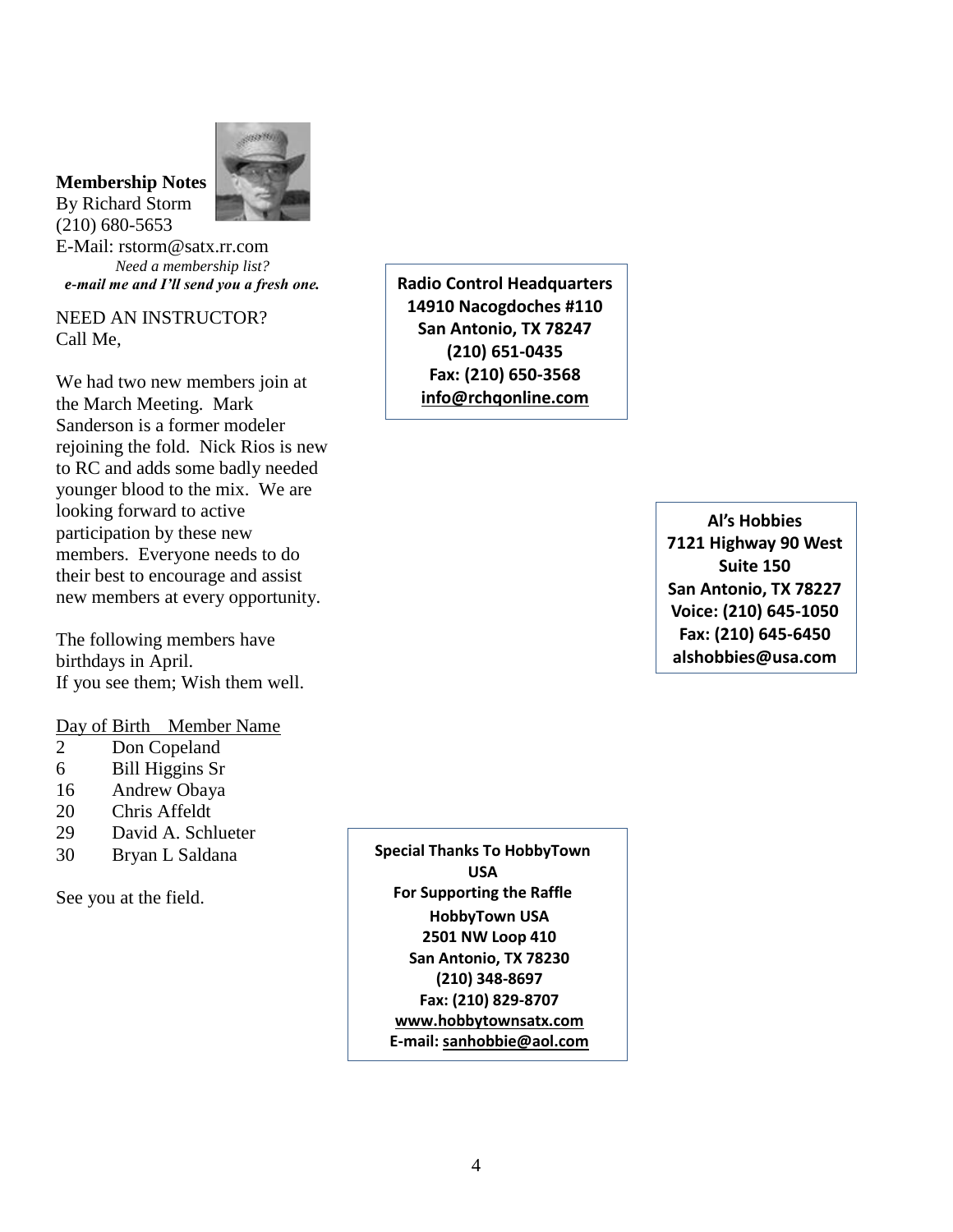

# June 10<sup>th</sup> 2017 Old Kingsbury Aerodrome, Kingsbury TX 78638



The members of Tri-City Flyers (www.tricityflyers.com) are very proud to present the second Gerry Miller Memorial Warbird event. This is being held at our club field, 190 Pershing Lane, Kingsbury, TX 78638. The site is also the home of the Pioneer Flight Museum, so feel free to visit their website at pioneerflightmuseum.org/index.shtml. Their museum will be open for our event. To be able to fly in our event you must be an AMA member and fly a Warbird aircraft in military colors. A Yellow Cub just won't cut it! A landing fee of \$20 is charged to registered pilots and will include lunch. Food and drinks will also be available for purchase to everyone. The facility now has a permanent restroom, so please let your partner know they no longer have to use a porta potty! Welcome to the 21<sup>st</sup> century ladies! Pilot registration will open at 8am and flying will begin after a short pilots' meeting. If you do bring any children, please maintain a constant vigil for their safety. While visiting the museum, children must be accompanied by an adult. This may not necessarily mean you as you just play with bigger and more expensive toys than they do!

> CD for this event is Dean Lukover (lukoverd@sbcglobal.net). Sanctioned by the Academy of Model Aeronautics. AMA Sanction #226